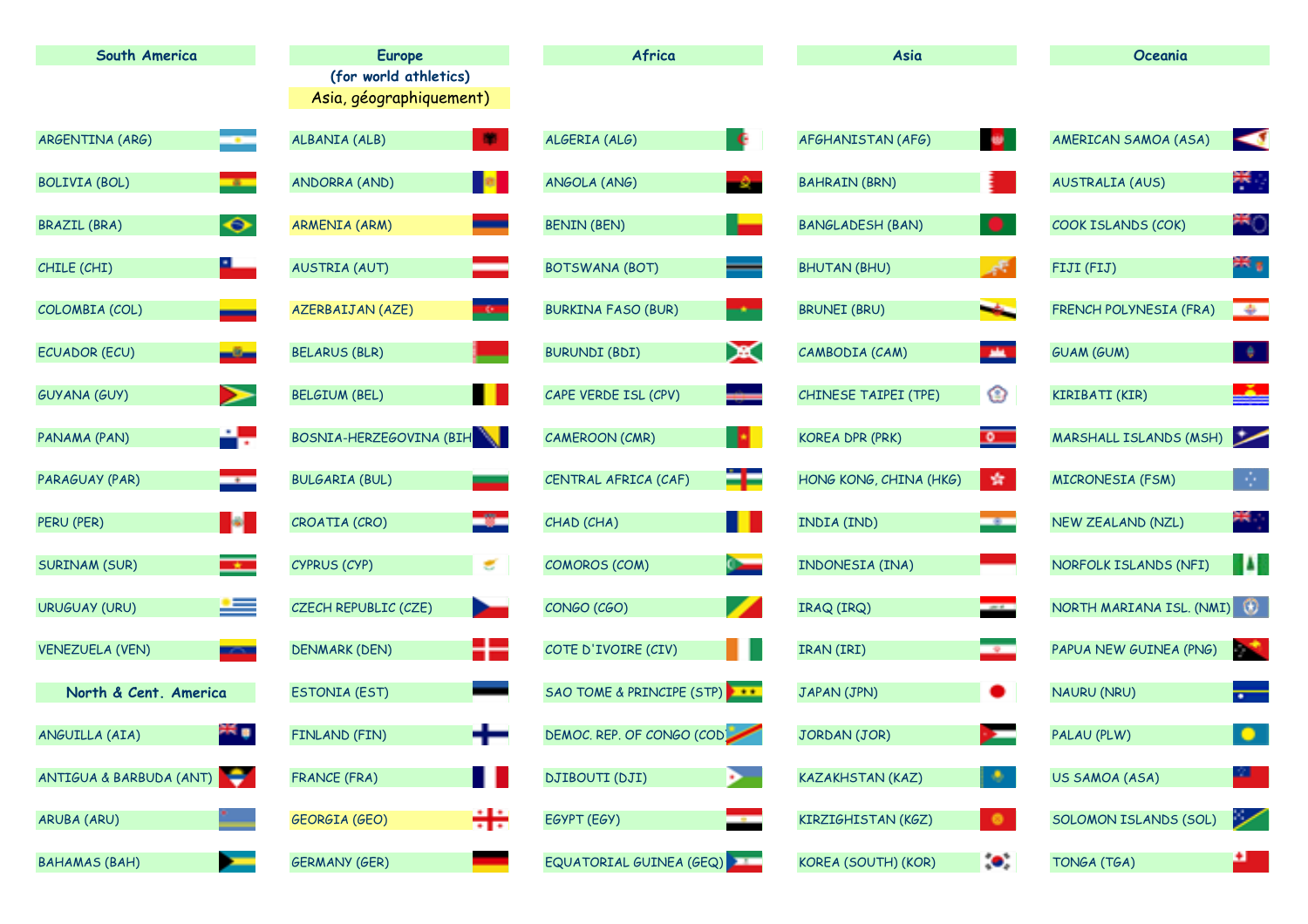| <b>BARBADOS (BAR)</b>      | <b>M</b>   | - 10<br><b>GIBRALTAR (GIB)</b>           | ERITREA (ERI)        |                          | <b>KUWEIT (KUW)</b>  | <b>The Company</b>  | TUVALU (TUV)         | ж  |
|----------------------------|------------|------------------------------------------|----------------------|--------------------------|----------------------|---------------------|----------------------|----|
| <b>BELIZE (BIZ)</b>        | $\bullet$  | <b>EN K</b><br>GREAT BRITAIN & N.I (GBR) | SWAZILAND (SWZ)      | $-0.75$                  | LAOS (LAO)           | $\blacksquare$      | <b>VANUATU (VAN)</b> | ⋟─ |
| <b>BERMUDA (BER)</b>       | ym A       | Ľ<br><b>GREECE (GRE)</b>                 | ETHIOPIA (ETH)       | $\Box b$                 | <b>LEBANON (LBN)</b> | <u>se</u>           |                      |    |
| BRIT. VIRGIN ISL. (IVB)    | 置加         | HUNGARY (HUN)                            | <b>GABON (GAB)</b>   |                          | MACAO, CHINA (MAC)   | D.                  |                      |    |
| CANADA (CAN)               | H          | H를<br>ICELAND (ISL)                      | <b>GHANA (GHA)</b>   | $\overline{\phantom{a}}$ | MALAYSIA (MAS)       | 뜨                   |                      |    |
| CAYMAN ISLANDS (CAY)       | 带手         | Ш<br>IRELAND (IRL)                       | <b>GUINEA (GUI)</b>  | ш                        | MALDIVES (MDV)       | $\blacksquare$      |                      |    |
| DOMINICA (DMA)             | ⊨∲≓        | <b>DO</b><br><b>ISRAEL (ISR)</b>         | GUINEA-BISSAU (GBS)  | H.                       | MONGOLIA (MGL)       | AH I                |                      |    |
| COSTA RICA (CRC)           | ▅          | Ш<br>ITALY (ITA)                         | <b>KENYA (KEN)</b>   | ٢F                       | MYANMAR (MYA)        | <b>Billian</b>      |                      |    |
| CUBA (CUB)                 | 医          | 零<br>KOSOVO (KOS)                        | LESOTHO (LES)        | <b>Exc</b>               | <b>NEPAL (NEP)</b>   | k.                  |                      |    |
| <b>DOMINICAN REP (DOM)</b> | 22         | ▀<br>LATVIA (LAT)                        | LIBERIA (LBR)        | 一                        | OMAN (OMA)           | <u>"=</u>           |                      |    |
| EL SALVADOR (ESA)          | mental.    | <u>rans</u><br>LIECHTENSTEIN (LIE)       | LIBYA (LBA)          | <b>Bar</b>               | PAKISTAN (PAK)       | C                   |                      |    |
| GRENADA (GRN)              | <b>b-d</b> | $\sim$<br>LITHUANIA (LTU)                | MADAGASCAR (MAD)     |                          | PALESTINE (PLE)      | 广                   |                      |    |
| <b>GUATEMALA (GUA)</b>     | 10세기       | LUXEMBURG (LUX)                          | MALAWI (MAW)         |                          | PHILIPPINES (PHI)    | $\mathbf{P}$        |                      |    |
| HAITI (HAI)                |            | MALTA (MLT)                              | MALI (MLI)           | H                        | PR of CHINA (CHN)    |                     |                      |    |
| <b>HONDURAS (HON)</b>      |            | $\parallel$<br>MOLDAVA (MDA)             | MAURITANIA (MTN)     | $\overline{\mathscr{L}}$ | QATAR (QAT)          |                     |                      |    |
| JAMAICA (JAM)              | ⋗⋖         | <b>MONACO (MON)</b>                      | MAURITIUS (MRI)      |                          | YEMEN (YEM)          |                     |                      |    |
| <b>MEXICO (MEX)</b>        | H.         | - 察士<br><b>MONTENEGRO (MNE)</b>          | <b>MOROCCO (MAR)</b> | $\langle \Psi \rangle$   | SAUDI ARABIA (KSA)   | $\frac{52018}{100}$ |                      |    |
| <b>MONTSERRAT (MNT)</b>    | ≥¥ y       | NETHERLANDS (NED)                        | MOZAMBIQUE (MOZ)     | $\sim$                   | SINGAPORE (SGP)      | <b>CO</b>           |                      |    |
| NICARAGUA (NCA)            |            | Ж<br>NORTH MACEDONIA (MKD)               | NAMIBIA (NAM)        | ╱                        | SRI LANKA (SRI)      | <b>Ta</b>           |                      |    |